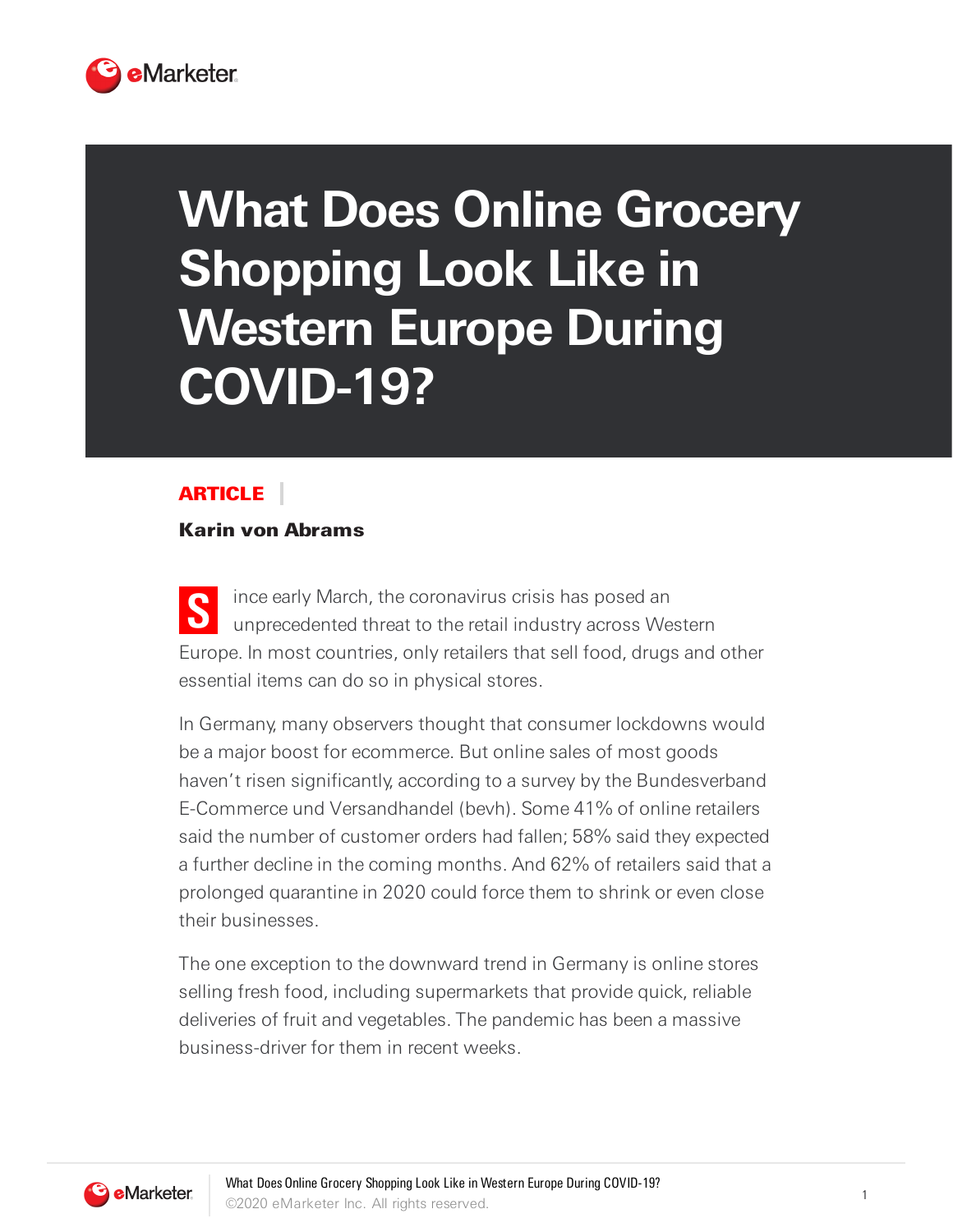This dramatic increase comes at a pivotal point in the evolution of online food shopping in the region. Historically, grocery ecommerce hasn't attracted a large consumer base in Germany largely because many people visit local shops daily or almost daily to buy items like fresh meat and fish, fruit, vegetables and bread. More than half of internet users in Germany ages 18 to 69 said they never shopped for groceries online, according to a September 2019 poll by ibi research and the Digital Commerce Research Network.

### **Preferred Channel to Make a Digital Purchase According to Internet Users in Germany, by Product Category, Sep 2019** % of respondents

|     |     |     |    | 1 Amazon/Amazon Marketplace 4 Via Google Shopping<br>2 Digital retailer's website<br><b>5</b> Via price comparison website<br>6 Don't shop online<br>$ 3 $ eBay |                                                                                                                                                                                                                                              |  |  |  |  |  |  |
|-----|-----|-----|----|-----------------------------------------------------------------------------------------------------------------------------------------------------------------|----------------------------------------------------------------------------------------------------------------------------------------------------------------------------------------------------------------------------------------------|--|--|--|--|--|--|
|     | 2   | 3   | 4  | 5                                                                                                                                                               | 6                                                                                                                                                                                                                                            |  |  |  |  |  |  |
| 56% | 12% | 11% | 6% | 5%                                                                                                                                                              | 10%                                                                                                                                                                                                                                          |  |  |  |  |  |  |
| 44% | 16% | 11% | 7% | 11%                                                                                                                                                             | 11%                                                                                                                                                                                                                                          |  |  |  |  |  |  |
| 36% | 17% | 11% | 7% | 12%                                                                                                                                                             | 17%                                                                                                                                                                                                                                          |  |  |  |  |  |  |
| 36% | 13% | 11% | 5% | 7%                                                                                                                                                              | 28%                                                                                                                                                                                                                                          |  |  |  |  |  |  |
| 33% | 19% | 10% | 7% | 7%                                                                                                                                                              | 23%                                                                                                                                                                                                                                          |  |  |  |  |  |  |
| 31% | 13% | 13% | 7% | 9%                                                                                                                                                              | 28%                                                                                                                                                                                                                                          |  |  |  |  |  |  |
| 29% | 33% | 12% | 6% | 8%                                                                                                                                                              | 12%                                                                                                                                                                                                                                          |  |  |  |  |  |  |
| 28% | 25% | 8%  | 7% | 8%                                                                                                                                                              | 24%                                                                                                                                                                                                                                          |  |  |  |  |  |  |
| 28% | 16% | 10% | 6% | 9%                                                                                                                                                              | 30%                                                                                                                                                                                                                                          |  |  |  |  |  |  |
| 24% | 22% | 10% | 9% | 10%                                                                                                                                                             | 24%                                                                                                                                                                                                                                          |  |  |  |  |  |  |
| 18% | 14% | 5%  | 4% | 4%                                                                                                                                                              | 55%                                                                                                                                                                                                                                          |  |  |  |  |  |  |
| 33% | 18% | 10% | 7% | 8%                                                                                                                                                              | 24%                                                                                                                                                                                                                                          |  |  |  |  |  |  |
|     |     |     |    |                                                                                                                                                                 |                                                                                                                                                                                                                                              |  |  |  |  |  |  |
|     | ⊡   |     |    |                                                                                                                                                                 | Note: n=980 ages 18-69; numbers may not add up to 100% due to rounding<br>Source: ibi research and Digital Commerce Research Network (DCRN),<br>"Handel im digitalen Wandel: wie online eingekauft wird" , Jan 28, 2020<br>www.eMarketer.com |  |  |  |  |  |  |

On the other hand, grocery was one of Germany's fastest-growing ecommerce categories in 2019, with sales 17.3% higher than the year prior, per bevh.

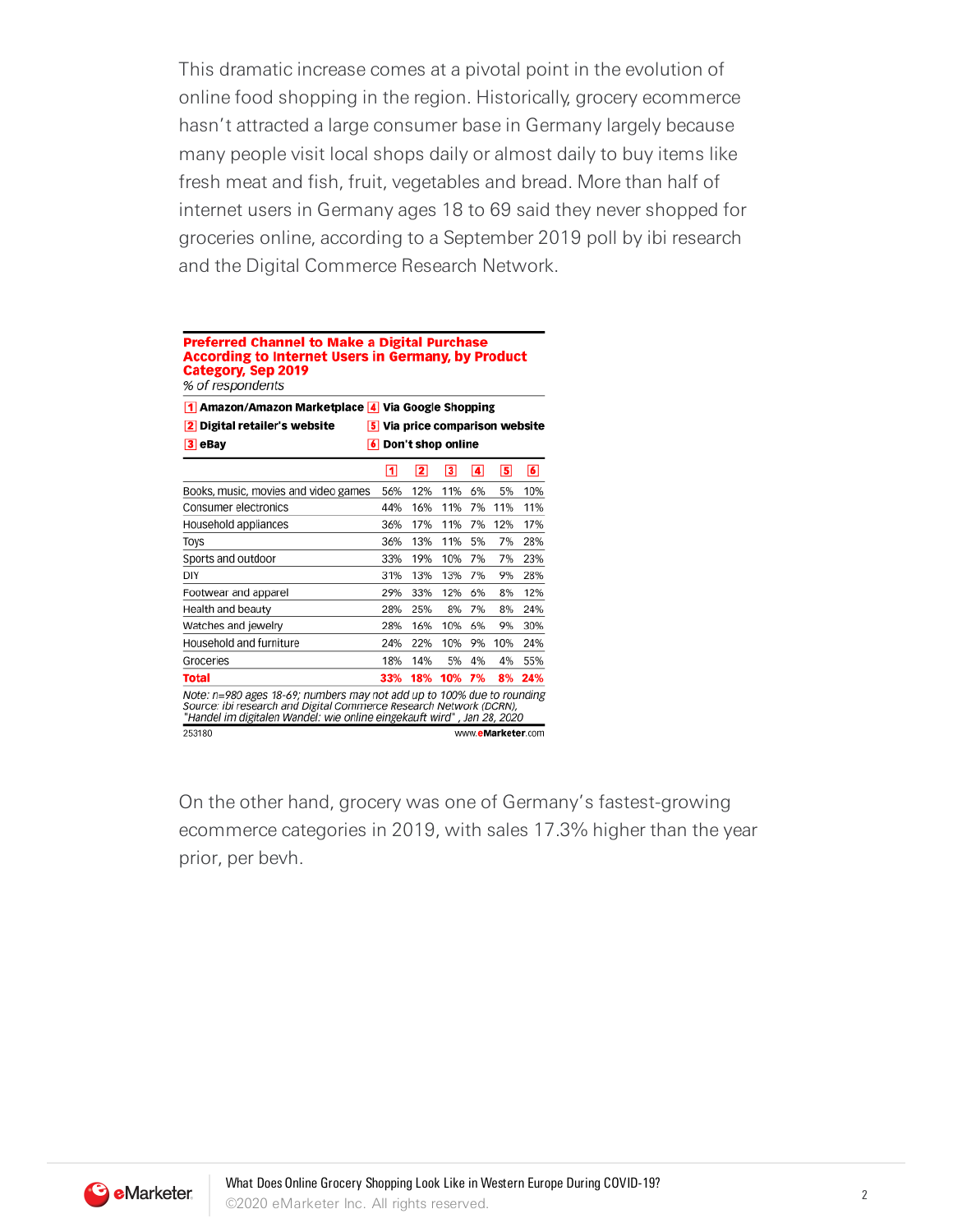#### **Top Ecommerce Product Categories in Germany,** 2018 & 2019 millions of  $\epsilon$  and % change

|                                                                                                                                                                                                                                                                    | 2018    | 2019    | % change          |
|--------------------------------------------------------------------------------------------------------------------------------------------------------------------------------------------------------------------------------------------------------------------|---------|---------|-------------------|
| Clothing                                                                                                                                                                                                                                                           | €12,689 | €14,257 | 12.4%             |
| Electronics & telecommunication                                                                                                                                                                                                                                    | €11,787 | €13,225 | 12.2%             |
| Computer/accessories/games/software*                                                                                                                                                                                                                               | €5,284  | €6,000  | 13.5%             |
| Household goods & appliances                                                                                                                                                                                                                                       | €4,300  | €4,959  | 15.3%             |
| Furniture, lamps & decoration                                                                                                                                                                                                                                      | €4,236  | €4,717  | 11.4%             |
| Shoes                                                                                                                                                                                                                                                              | €4,105  | €4,448  | 8.4%              |
| Books/ebooks/audio books*                                                                                                                                                                                                                                          | €3,599  | €3,856  | 7.1%              |
| Hobby & leisure articles                                                                                                                                                                                                                                           | €3.021  | €3.309  | 9.6%              |
| Video & music*                                                                                                                                                                                                                                                     | €2,519  | €2,763  | 9.7%              |
| DIY & flowers                                                                                                                                                                                                                                                      | €2.088  | €2.276  | 9.1%              |
| Drugstore                                                                                                                                                                                                                                                          | €1,833  | €2,076  | 13.3%             |
| Auto & motorcycle/accessories                                                                                                                                                                                                                                      | €1,481  | €1,608  | 8.6%              |
| Groceries                                                                                                                                                                                                                                                          | €1,360  | €1,595  | 17.3%             |
| Toys                                                                                                                                                                                                                                                               | €1,300  | €1,470  | 13.1%             |
| Home textiles                                                                                                                                                                                                                                                      | €1,092  | €1,247  | 14.2%             |
| Pet supplies                                                                                                                                                                                                                                                       | €1.095  | €1,224  | 11.7%             |
| Jewelry & watches                                                                                                                                                                                                                                                  | €979    | €1,108  | 13.2%             |
| Office supplies                                                                                                                                                                                                                                                    | €722    | €788    | 9.1%              |
| Medication                                                                                                                                                                                                                                                         | €693    | €788    | 13.6%             |
| Others                                                                                                                                                                                                                                                             | €917    | €923    | 0.7%              |
| Note: includes VAT, excludes C2C sales on digital marketplaces; *includes<br>downloads<br>Source: Bundesverband E-Commerce und Versandhandel (bevh),<br>"Interaktiver Handel in Deutschland: E-Commerce – Verantwortung &<br>Perspektiven," Jan 21, 2020<br>252791 |         |         | www.eMarketer.com |

Italy, where consumers' daily shopping for fresh food remains legendary, is also following an upward trajectory. In 2019, food and grocery ecommerce sales were set to jump 42% compared with 2018, according to the Osservatori Digital Innovation del Politecnico di Milano and Netcomm. Elsewhere in Western Europe, grocery ecommerce gained momentum last year and was poised for further growth.

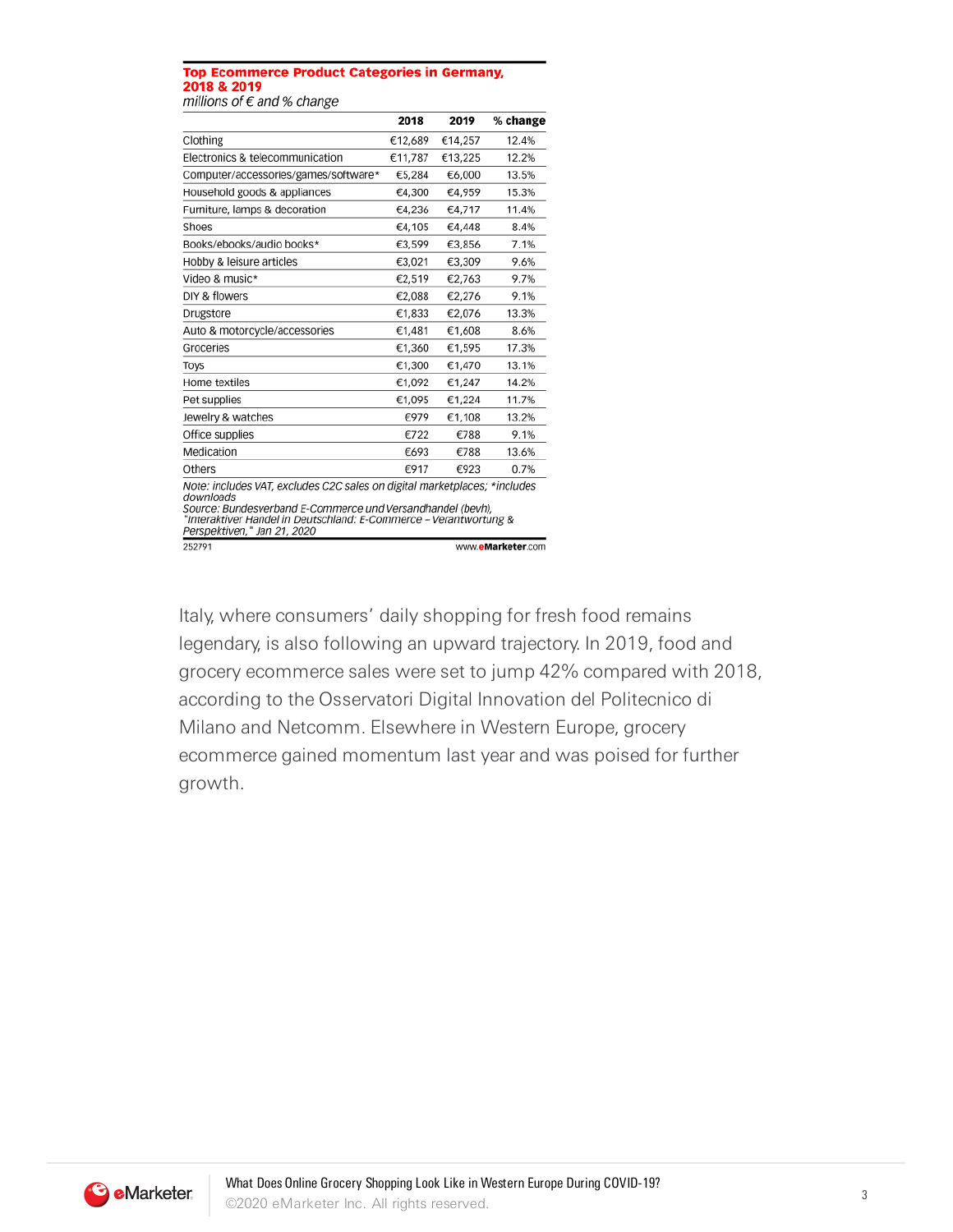

That said, rocketing demand in March 2020 has put tremendous pressure on online food providers and left many consumers facing longer delivery times for orders of pharmaceutical products, groceries and takeout. According to a mid-March assessment of food retailers by the Mitteldeutscher Rundfunk (MDR) program "Umschau," customers of the REWE chain in Germany couldn't arrange any delivery date prior to April 1. The surge in orders for long-life foods, canned goods, preserves and pharmaceutical items was a major cause, a REWE spokesman said.

Karsten Schaal, managing director of the online grocer food.de, based in Leipzig but serving all of Germany, told MDR a similar story. "The level of just new orders every day is 25 times higher than in 2019," he said. "Naturally, the high demand puts pressure on delivery times. In the Leipzig area, we're seeing three days to one week; in the Dusseldorf area, we're already fully booked for two weeks ahead." MDR also reported that the big drugstore chains Rossman and dm were taking online orders, but both told customers to expect delivery times of at least nine working days.